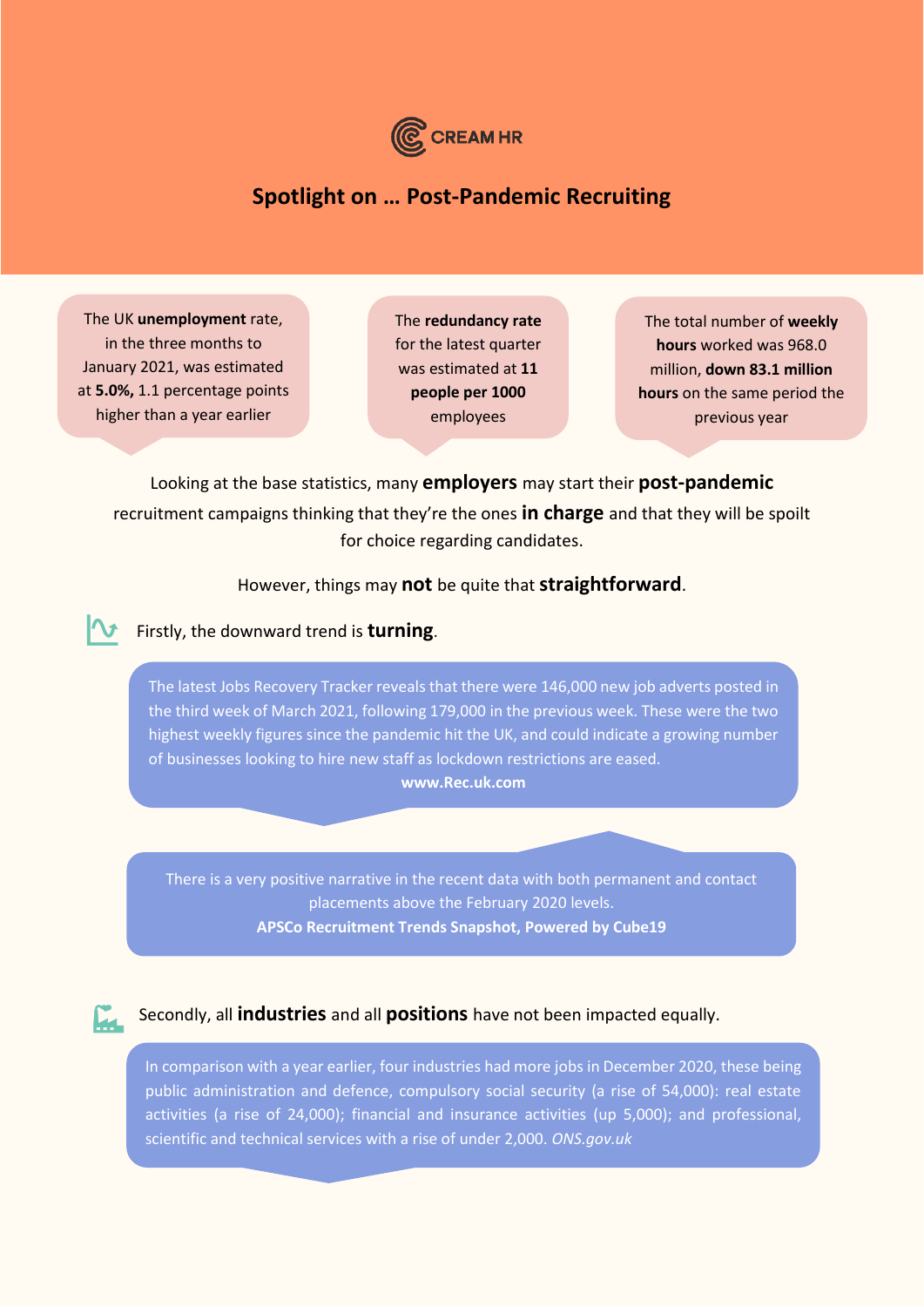In contrast, most industries have seen a contraction in the number of jobs. In terms of number of jobs lost, the hardest-hit sectors have been accommodation and food services with a fall of 289,000 (11.4%) since December 2019; administration and support services activities with a fall of 212,000 (7.0%); and wholesale and retail trade with a fall of 149,000 (3%). However, the hardest-hit sector in terms of percentage of jobs lost has been arts, entertainment and recreation, down 13.3% (which equates to 141,000 jobs). *ONS.gov.uk*

So what does this mean for your recruitment strategy? Firstly, do your research. Is your **industry** doing well despite the pandemic? Has the **role** you are recruiting for been heavily affected by redundancies? What do the trends look like for your **sector**?

How should you recruit for roles that remain or have become **more competitive?**



Whatever your recruitment situation, and particularly if you're recruiting for a role that has been **heavily affected** by the pandemic you should ensure you follow a thorough process.

### Conduct a thorough **screening** process

Avoid time-wasters. Begin by asking what they actually know about **your company**

Have a clear **job description**

Too many applicants to

Use consistent and non-discriminatory screening **questions**

sort through **Ask candidates about their short-term career goals** How do I make

sure they stay?

Consider a weighted **scoring** system

Be sure the job you are offering **aligns** with the applicant's skillset and ambition